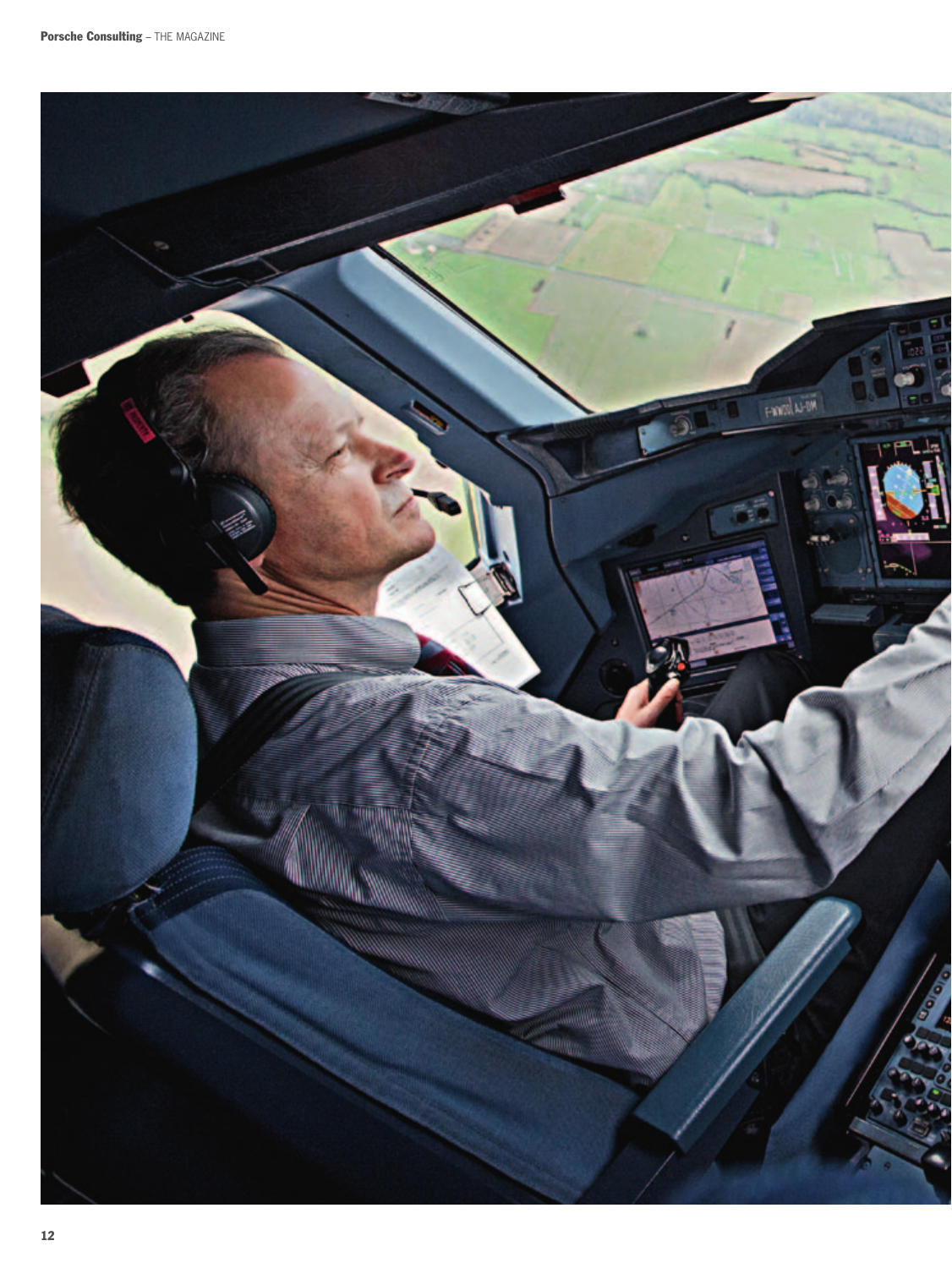FWWDD AJ-DM

## E XCEEDING **HE LIMITS** S HIS JOB

AIRBUS TEST PILOT WOLFGANG ABSMEIER

As an experimental test pilot, Wolfgang Absmeier courts extreme situations on a daily basis. Perfect planning, precisely defined

cockpit processes, and a crew of peers are what make the risks

manageable. This is no place for daredevils.

**A** HEINER VON DER LADEN CO CHRISTOPH BAUER

hat would chill the blood of any passenger is just<br>part of a day's work for Captain Wolfgang Absmeier.<br>Right before touching down on the runway, he hears<br>the following automated message on the cockpit's<br>loudspeaker: "Runwa part of a day's work for Captain Wolfgang Absmeier. Right before touching down on the runway, he hears the following automated message on the cockpit's loudspeaker: "Runway too short." At the last minute

A380 up to full power. The plane's nose tilts upward and the landing is aborted because the runway is too short for the largest commercial airplane in the world. Barely above the ground the plane starts its ascent, climbing ever higher before the pilot completes a wide curve to start the landing procedure again. Known as a "missed approach," this process is defined for nearly every airport.

The backdrop for this maneuver is the small and unassuming airport in Tarbes near the French Pyrenees, about ten kilometers north of the pilgrimage site of Lourdes. "To know where a limit lies, you've got to

exceed it," says Absmeier right after his missed approach. It's his job to exceed limits. he's a test pilot. Just half an hour ago he took off from the headquarters of his employer, the Airbus aircraft manufacturing company, in Toulouse. The day's agenda calls for a systems test of the Runway Overrun Warning (ROW) system. "We want to exhaust the system's possibilities in today's tests," says Absmeier. "It's there to warn us if the runway is too short for the plane, and its data is updated eight times a second." In the future, Airbus will be equipping all of its aircraft models with the innovative ROW/ROP warning and protection system, which lets pilots calculate precisely how long the plane will roll and whether the runway is long enough. It even takes weather conditions such as rain into account.

 $\rightarrow$ Although commercial air travel is considered very safe, it's still very important to improve the landing process in every possible way. "twenty-five percent of all accidents are runway overruns," says the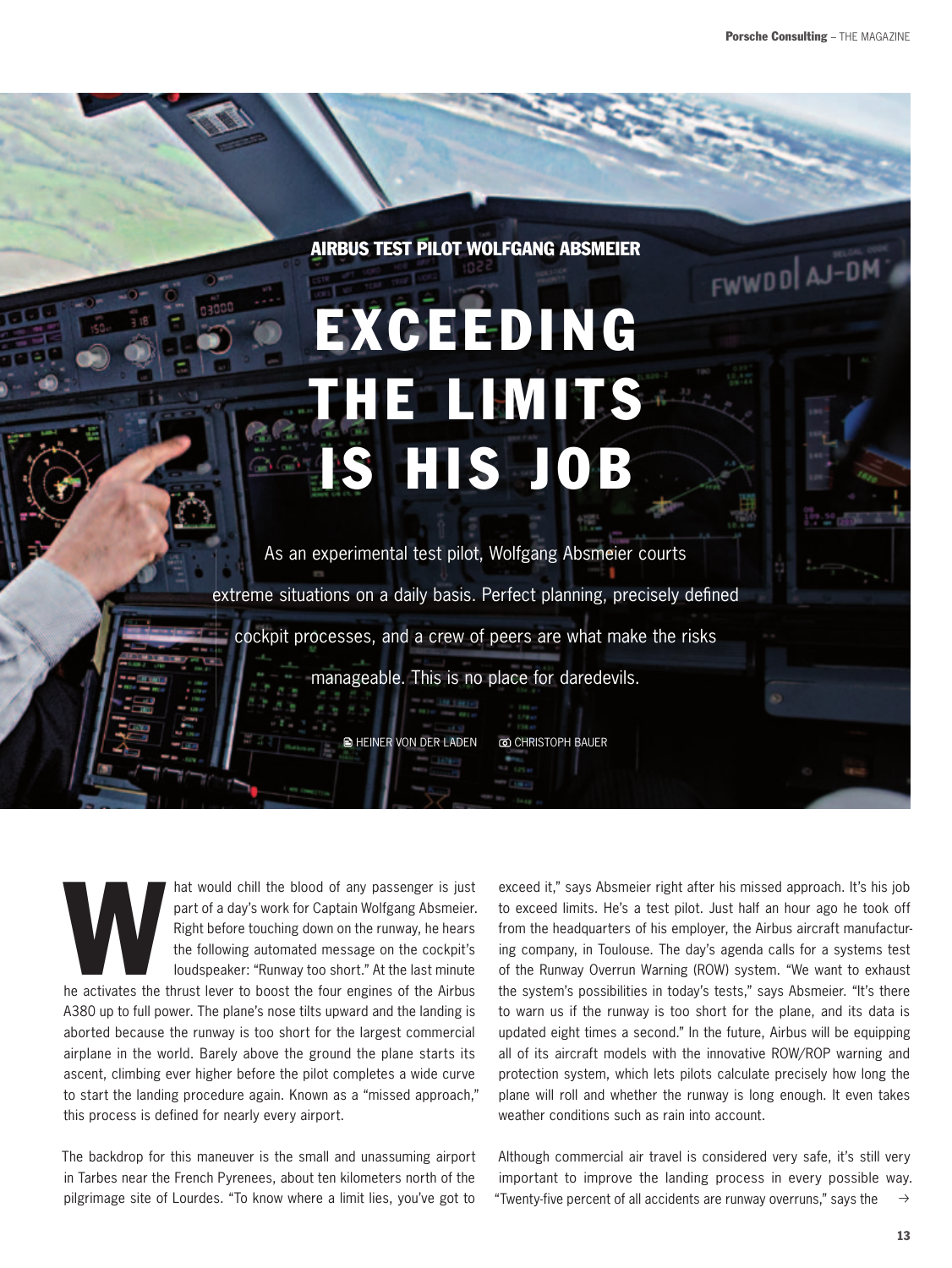experienced captain. If a plane rolls on past the runway, that can have disastrous consequences. But what happens if it's no longer possible to abort the landing? The answer comes in short order. Absmeier has hardly brought his A380 with the French license plate number F-WWDD out of a right-hand curve and back up to cruise elevation when he begins the next approach down to Tarbes with the command: "Hold on tight!" This time the plane touches down at the earliest possible point, right at the start of the asphalt.

The brakes slam on and once again we have to catch our breath. But we made it! Here too an intelligent on-board system is in place to ensure safety. If it's too late to abort the landing or if the pilot is forced to land in an emergency, the Runway Overrun Protection (ROP) system triggers the strongest possible braking action. Our test has raised a lot of dust on the ground. Absmeier doesn't waste any precious time, and directs



the Airbus right to the runway for takeoff again. He wants to get back into the air quickly to cool down the brakes. It goes without saying that this company pilot is not a daredevil. Nor does he rely solely on his own experience, which includes many years as a professional soldier and pilot of Phantom fighter planes.

Every test flight is perfectly prepared and painstakingly planned. "We always have three or four solutions at the ready, which we've tested intensively in the simulator on the ground," says Absmeier. Whenever extreme tests are coming up, the factory team carefully approaches them step by step until reaching the limit. This requires cool temperaments that keep a close eye on even the slightest risks, and that unfailingly respond to exceptional circumstances in the way they have been trained. Their education itself, with only four highly specialized schools for test pilots in the world, follows strict standards as well. The students, who are experienced military and commercial pilots, have to sit through training there once again before being allowed to take the controls in flight experiments.

Even when Absmeier exceeds the limits, he always has safety reserves at hand. The runway at Tarbes is of course long enough for a routine landing by the Airbus A380. For the test flight, however, the on-board computer was primed with data that appeared to shorten the distance by 1,000 meters in order to simulate an extreme situation. There was also sufficient space for the test landing. A further safety factor has a very human aspect. It lies in the fact that the captain doesn't necessarily have the last word on board. "If the co-pilot has reservations, the captain may not demand blind obedience but instead has to take those thoughts seriously and reconsider his decision," says Absmeier. This approach is a result of what the international aviation industry learned from major accidents in the 1960s and 1970s, for certain solitary decisions back then led to the loss of life. Absmeier wishes that what is now a matter of course in the cockpit could be extended to other areas such as hospital operating rooms. "It might be helpful to patients at times if head surgeons listened to their assistants..."

Following the test landings in Tarbes, Absmeier heads back to his home airport in Toulouse. At an elevation of just 180 meters, it becomes clear that he's using the remaining few minutes for another test. It's a simulation of sudden closure of the assigned runway at the last minute. Although the airport is still about three kilometers away, the runway is clearly visible to the naked eye. An illuminated "X" on the ground is the signal for "prohibited landing." Now it's time to see whether the A380, with a landing weight of 344 metric tons today and an 846  $m<sup>2</sup>$  wing area on which 90 cars could comfortably park, is agile enough for evasive action. The automatic systems kick in. As if on a slalom course, they send the plane sharply to the right. They then bring it right back onto a stable straight-ahead course that enables it to land safely on a parallel runway.

Absmeier, his co-pilot Guy Magrin, and test engineer Gerard Desbois exchange satisfied nods. They know that they cannot permit the slightest error. Operational excellence is the prerequisite for everything else. Unclad cabin in the Airbus A380 test plane: Cables and tubing lie exposed. "A plane like this has to spend 12 to 16 hours a day in the air for